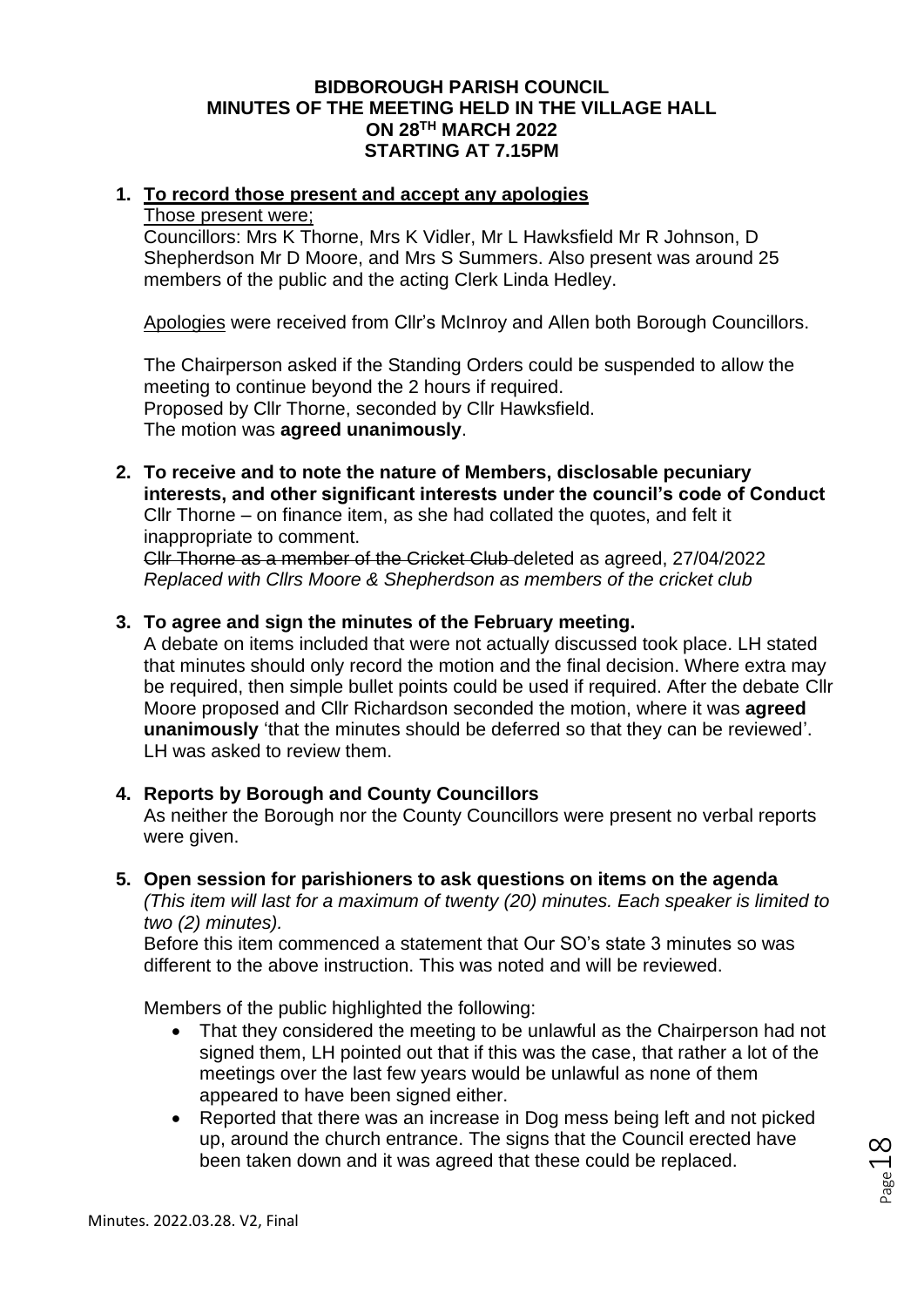- It was stated that in the woods the stick and flick for dog poo would be acceptable to the Birchwood Association as long as this was not left on the paths.
- Parking on the pavement is becoming dangerous to locals, as people have walk on the road to get round them. This is happening around the village hall when being used, members of the public were advised to contact the village Hall committee.
- Proper Officer position was questioned again.
- The seat on Coronation View does not get much use who wants to sit and watch traffic when there is such a lovely view. A debate took place where it is understood a member of the public would like to raise the funds for an information board in metal so that people can sit on the seat once it is turned round and admire the view. Visitors to the area would understand what they were looking at.
- Noted that, a member of the public, with an architect friend was producing drawings to suggest a new pavilion.
- The Public session closed at 8.30

# **6. Finance: To note the items for payment and agree.**

a) The following was payments were agreed:

| To                             | Reason                       | <b>Amount</b>                 |
|--------------------------------|------------------------------|-------------------------------|
| <b>KCC Highways</b>            | 30mph speed reduction        | £3,326.80                     |
|                                | project                      |                               |
| <b>Ashdown Garden Services</b> | Lengths man $-$ short        | Invoice 26, £300              |
|                                | debate took place            | Invoice 27, £375.             |
| <b>ICO</b>                     | Annual registration Fee      | £40.00                        |
| <b>GACC</b>                    | Membership                   | £10.00                        |
| People Law Ltd                 | <b>Professional services</b> | £2,760. (this amount includes |
|                                |                              | the VAT which can be          |
|                                |                              | reclaimed.                    |
| <b>Bidborough School</b>       | Hire of Hall                 | £60.00                        |
| Locum Clerk                    | For minuting a previous      | £102.57                       |
|                                | meeting                      |                               |
| Pierson Agricultural           | Field topping and hedge      | £356.26                       |
|                                | cutting                      |                               |
| <b>CPRE</b>                    | Annual subs                  | £36.00                        |
| S Huseyin                      | <b>Professional Fees</b>     | £102.75                       |
|                                |                              | (added as agreed 27/04/2022)  |

b) Church wall maintenance: details of Surveyor

It was reported that a surveyor will attend mid-April and look at what was required to be quoted on. The Quote will be considered at a later meeting.

# c) Emergency repairs Rock Cottage Garden wall.

The rendering is falling off the wall at Rock Cottage. This is required to be repaired fairly soon as the owner of Rock Cottage wishes to commence the work he has planned. A debate took place on the quotes received. It was agreed that the work should be capped at 2 days, Cllr Thorne will check with the company finally agreed as Hobart Paving & Civil Engineering to do the work. Further investigating of the condition of the wall will then take place.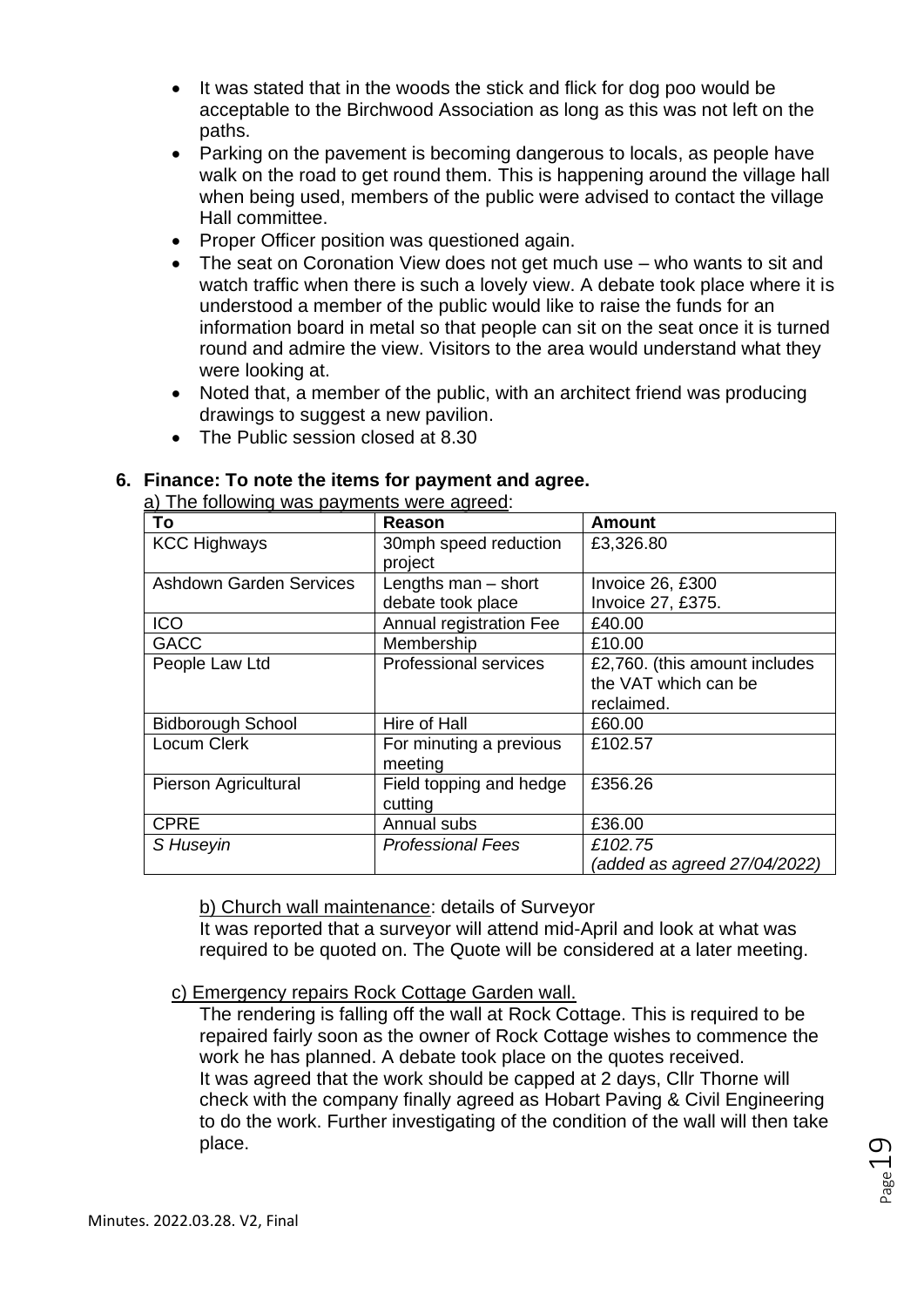d) Adoption of Financial Standing Orders as recommended by Finance Working Party.

The document had been previously circulated prior to the meeting. With various suggestions for adjustments, the document was **agreed in principle** and will circulated once these have been made and will be placed on the Website.

Appointment of Internal Auditor – this was deferred to the next meeting. Cllr Shepherdson will make enquiries of who would be willing to carry this out and revert to the next meeting, this was **agreed**.

- a. Kent, Surrey, Sussex Air Ambulance request for donation and amount of £50 was suggested, it was then proposed that this be increased to £60.00, and this was **agreed unanimously**.
- b. High street lighting Decision on maintenance costs for streetlight contract 2022/2023 – after a short debate it was **agreed** the contract would be for general maintenance only with no extras, this will bring the cost down to £481.88 plus the VAT.
- c. Maintenance work required in ANRG.

The list included the resurfacing of the entrance way to ANRG due to pothole maintenance. Proposed by Cllr Hawksfield seconded by Cllr Johnson. The chairman abstained from the vote as she had complied the quotes. The cost of £2,225.00 + vat, was **agreed** by those voting.

A debate took place, after which it was proposed by L Hawksfield, Seconded by K Vidler.,

f). After a debate, it was agreed to have the Goal mouth filled and not returfed' at a cost of £260.00 + vat. This was **unanimously agreed**.

Fencing, and gate post around the pond. Proposed by Cllr Vidler and seconded by Cllr Shepherdson – **the motion carried**.

The person agreed is the preferred contractor for the Parish Council. It was further agreed to use Thompson Tree Care Ltd to clear the pond and remove the dead trees around the pond for £500 +vat.

- 7. Planning: To note the applications listed, consider and agree any comments to be sent to the Borough Council
	- a. 22/00315 The Coach House, High Street, Bidborough Erection of two storey side extension to existing property replacing existing single storey extension – there were **no objections** to the application.
	- b. 22/00534 Rock Cottage High Street, Bidborough Replacement of freestanding outbuilding – There were no objections to the application.

# 8. Update on Freedom of Information request.

A verbal update was given by Cllr Summers, it included:

- The original letter from ICO asked for information and this was given.
- Further information was requested and the Clerk ED sent a response.
- Serious concerns were raised at the response being sent without referring back to all the Cllrs before being sent.